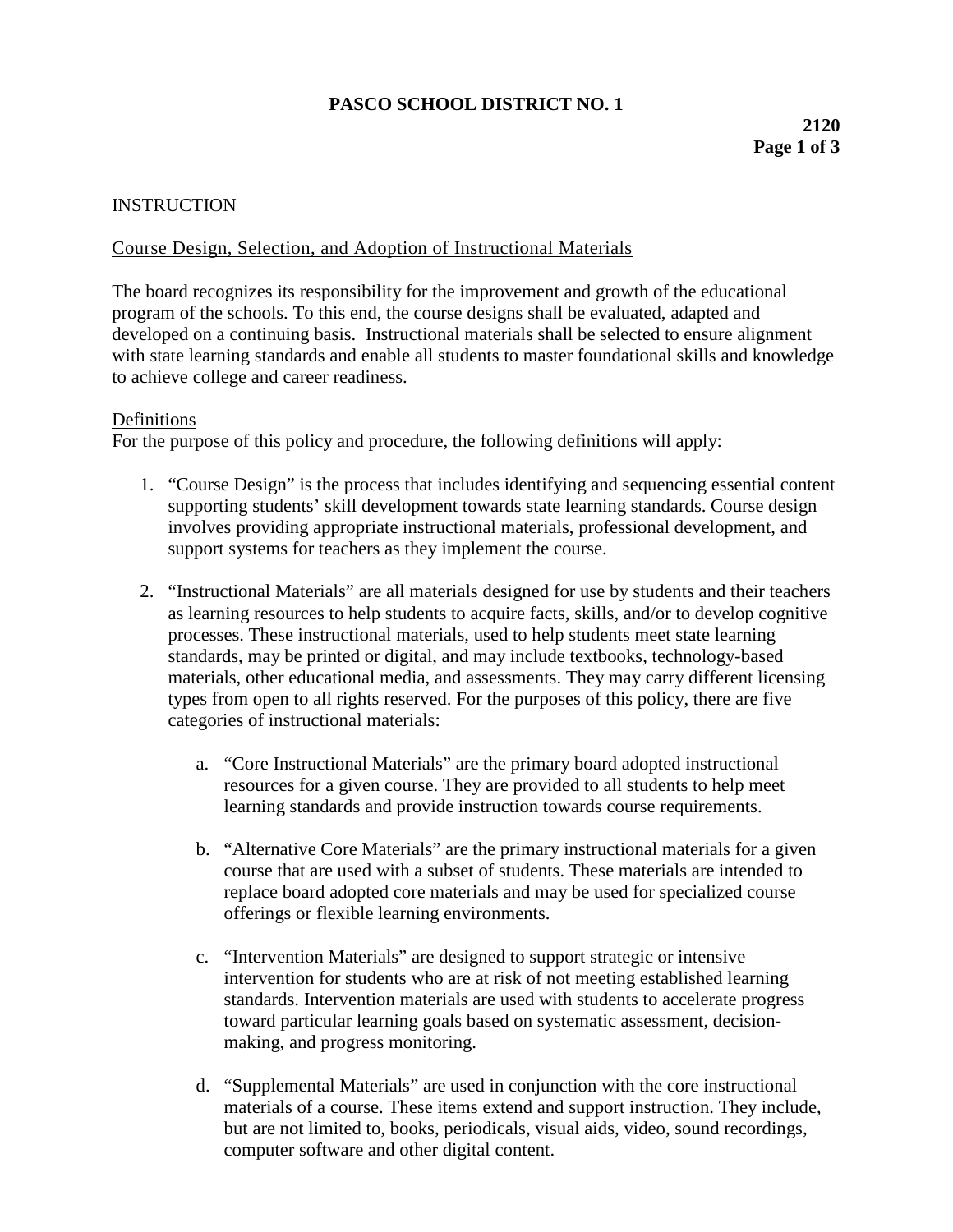- e. "Temporary Supplemental Materials" are those items used in conjunction with the core instructional materials of a course that are of interest or value for a short period of time and are chosen within district-established guidelines. They are not intended to supplant the adopted curriculum nor be used on a regular instructional basis. Examples might include timely articles from relevant, reliable sources, websites, or news broadcasts. The use of temporary supplemental materials for time periods of over one school year may require consideration of the material as either part of the core instructional material for a course or supplemental material for the course depending on the nature and scope of the material.
- 3. "Instructional Materials Committee**"** (IMC) is the body that makes core instructional materials adoption recommendations to the Board of Directors based on superintendentestablished procedures and state law. IMC review and approval of curriculum committee recommendations is required prior to school board adoption.

## Course Design

The superintendent or designee will establish procedures for course design that:

- 1. Provide for the regular review of selected content areas and implementation of any suggested changes.
- 2. Provide for involvement of community representatives and staff members at appropriate times.

# Selection and Adoption of Instructional Materials

The primary objective in selecting instructional materials is to implement, enrich and support the educational program of the schools. All instructional materials will be selected in conformance with:

- 1. Applicable state and federal laws;
- 2. Board-adopted initiatives and goals, and state learning standards; and
- 3. Procedures established by the Instructional Materials Committee which address the criteria detailed in the corresponding procedure 2120P.

The board is responsible for the adoption of all core materials and alternative core materials used in the district.

The superintendent, or designee, will establish procedures for core material, alternative core, and intervention material selection and adoption using criteria around evidence-based practices.

The superintendent will ensure that a listing of all core instructional materials used within the school curriculum is maintained in the district and is available for public review either in-person or online.

The intent of the board is that the superintendent delegate responsibility for examining, evaluating, and selecting all supplemental and temporary supplemental materials to the professional staff of the district. This includes preparing all student reading lists. Staff will rely on reason and professional judgment in the selection of high quality supplemental materials that